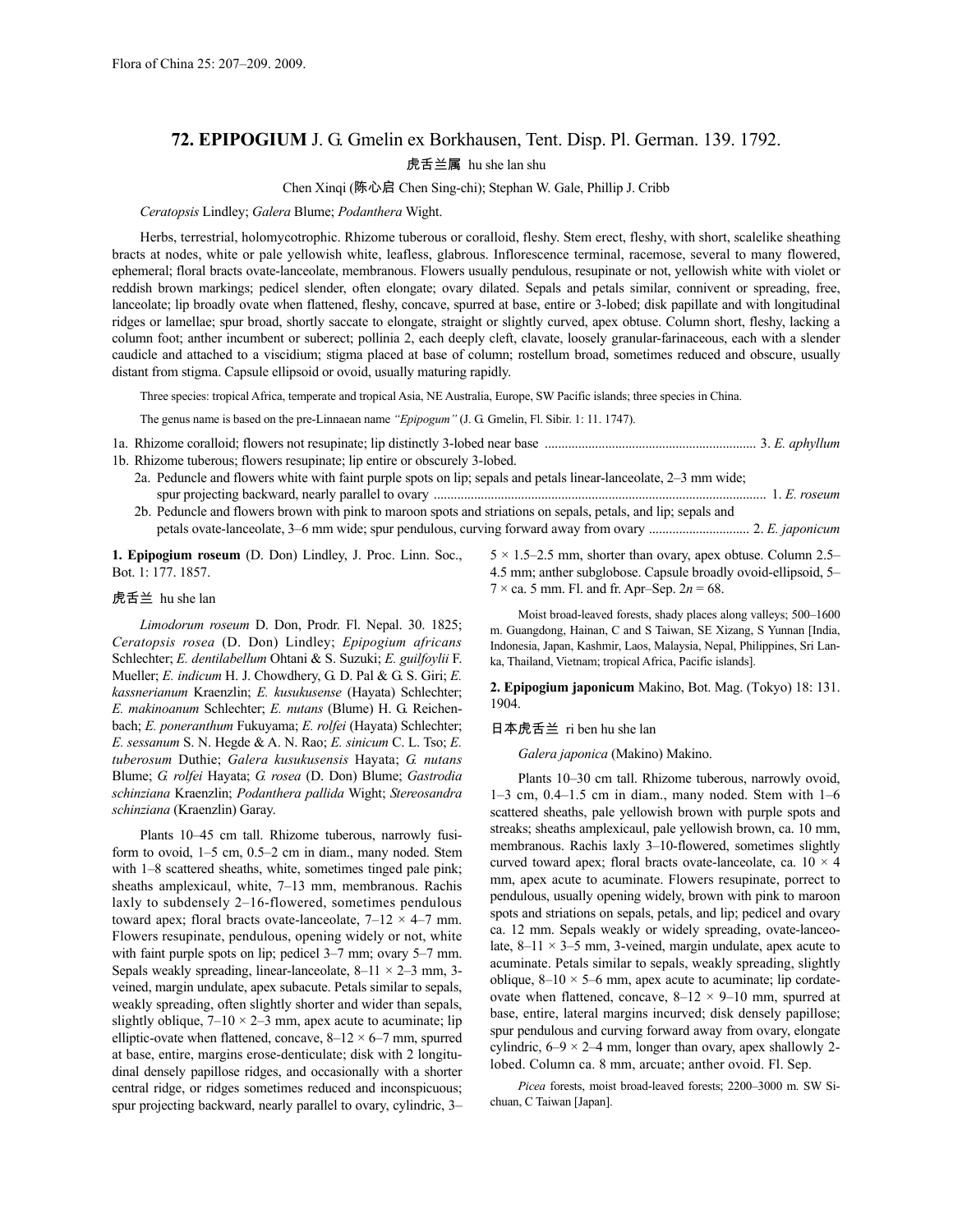## **3. Epipogium aphyllum** Swartz, Summa Veg. Scand. 32. 1814.

### 裂唇虎舌兰 lie chun hu she lan

*Orchis aphylla* F. W. Schmidt in J. Mayer, Samml. Phys. Aufsätze Böhm. Naturgesch. 1: 240. 1791, not Forsskål (1775); *Epipactis epipogium* (Linnaeus) Allioni; *Epipogium aphyllum* f. *albiflorum* Y. N. Lee & K. S. Lee; *E. aphyllum* var. *stenochilum* Handel-Mazzetti; *E. gmelinii* Richard; *Limodorum epipogium* (Linnaeus) Swartz; *Satyrium epipogium* Linnaeus; *Serapias epipogium* (Linnaeus) Steudel.

Plants 10–30 cm tall. Rhizome coralloid,  $1.5-2.5 \times 1-1.8$ cm, branching. Stem pale brown, with a few membranous sheaths; sheaths amplexicaul, pale brown, 5–9 mm, membranous. Rachis laxly 2–6-flowered; floral bracts narrowly ovate,  $6-9 \times 2.8-4$  mm. Flowers not resupinate, usually pendulous, weakly spreading to widely spreading, yellow, tinged with pink or pale purple; pedicel 3–5 mm; ovary 3–5 mm. Sepals spreading, lanceolate to oblong-lanceolate,  $12-18 \times 2-3$  mm, apex obtuse or acute. Petals similar to sepals, spreading, often slightly wider than sepals, apex acute; lip cordate-ovate when flattened, concave,  $6-10 \times 6-12$  mm, 3-lobed near base; lateral lobes erect, ovate-triangular,  $3-3.5 \times$  ca. 3 mm; mid-lobe reflexed, ovate-elliptic, concave,  $8-10 \times 6-7$  mm, lateral margins nearly slightly erose and involute, apex acute; disk with 4– 6 longitudinal, purplish red, papillose ridges; spur large and thick,  $5-8 \times 4-5$  mm, apex obtuse. Column 6-7 mm. Fl. Aug-Sep.  $2n = 68$ .

Forests, crevices, mossy places; 1200–3600 m. S Gansu, Heilongjiang, Jilin, Liaoning, Nei Mongol, Shanxi, NW Sichuan, Taiwan, Xinjiang, SE Xizang, NW Yunnan [Bhutan, India, Japan, Kashmir, Korea, Nepal, Russia; Europe].